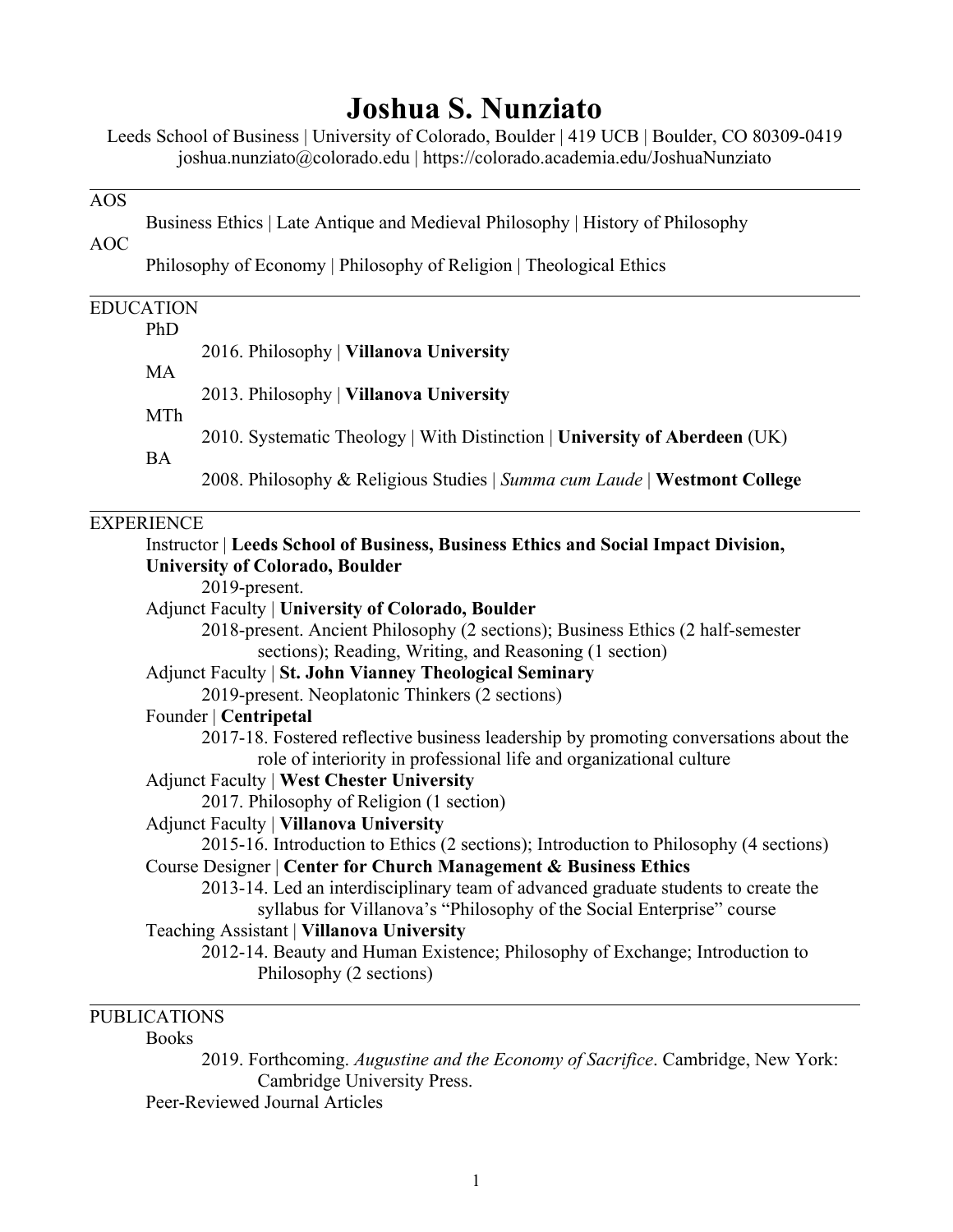- 2019. With Ronald Paul Hill. "Perfectionism and the Place of the Interior Life in Business: Toward an Ethics of Personal Growth." *Business Ethics Quarterly* 29, no. 2 (April 2019): 241-68.
- 2016. "Created to Confess: St. Augustine on Being Material." *Modern Theology* 32 (3): 361-83.

### Chapters in Edited Collections

- 2017. "Negotiating a Good Return? St. Augustine on the Economics of Secular Sacrifice." In *Latreia and Idolatry: Augustine and the Quest for Right Relationship*, edited by Markus Vinzent, Paul Camacho, and Veronica Roberts, 14:87–94. Studia Patristica LXXXVIII: Papers Presented at the Seventeenth International Conference on Patristic Studies Held in Oxford 2015, Special Volume. Leuven: Peeters.
- 2016. "Eternal Flesh as Divine Wisdom in *The Tree of Life*." In *Theology and the Films of Terrence Malick*, edited by Christopher Barnett and Clark Elliston, 218–31. New York: Routledge.

## Book Reviews

- 2014a. "Review: John Peter Kenney. *Contemplation and Classical Christianity: A Study in Augustine*. 2013. New York: Oxford University Press." *Augustinian Studies* 45 (2): 323–25.
- 2014b. "Review: Jean-Luc Marion. *In the Self's Place: The Approach of St. Augustine*. 2012. Translated by Jeffrey L. Kosky. Stanford: Stanford University Press." *American Catholic Philosophical Quarterly* 88 (1): 182–84.
- 2014c. "Review: Eliseo Pérez-Álvarez. *A Vexing Gadfly: The Late Kierkegaard on Economic Matters*. 2011. Cambridge: James Clarke & Co." *Scottish Journal of Theology* 67 (3): 366–67.
- 2012. "Review: Jean-Luc Marion. *The Erotic Phenomenon*. 2007. Translated by Stephen E. Lewis. Chicago and London: University of Chicago Press." *Scottish Journal of Theology* 65 (4): 477–79.

# INVITED TALKS, CONFERENCES, AND PROFESSIONAL WORKSHOPS

Denver University | Denver, CO 2019. "When Is Corporate Survival Irresponsible?" | Institute for Enterprise Ethics George Washington University | Washington, DC 2018. "Evolving Business Ethics: From Inner Life to Org Culture" | Business Law and Ethics Course American Academy of Religion Annual Meeting | Boston, MA 2017. "The Offering of *Walden:* Thoreau and the Sacrificial Economy of the *Bhagavad-Gita*" | Sacred Texts and Ethics Study Group American Academy of Religion Annual Meeting | San Antonio, TX 2016. Paper: "Disembodying Self-Knowledge: An Augustinian Criticism of Girardian Sacrifice" | Colloquium on Violence and Religion Patristic, Medieval, and Renaissance Conference | Villanova, PA 2016. "Communion Alone: Augustine and Monica at Ostia" | Augustine on the Common Good of Creation Panel American Academy of Religion Annual Meeting | Atlanta, GA 2015. "The Price of Wisdom? Voluntary Poverty and Sacrificial Community in Augustine's Monastery" | Augustine and Augustinianisms Study Group Oxford Patristics Conference | Oxford University | Oxford, UK